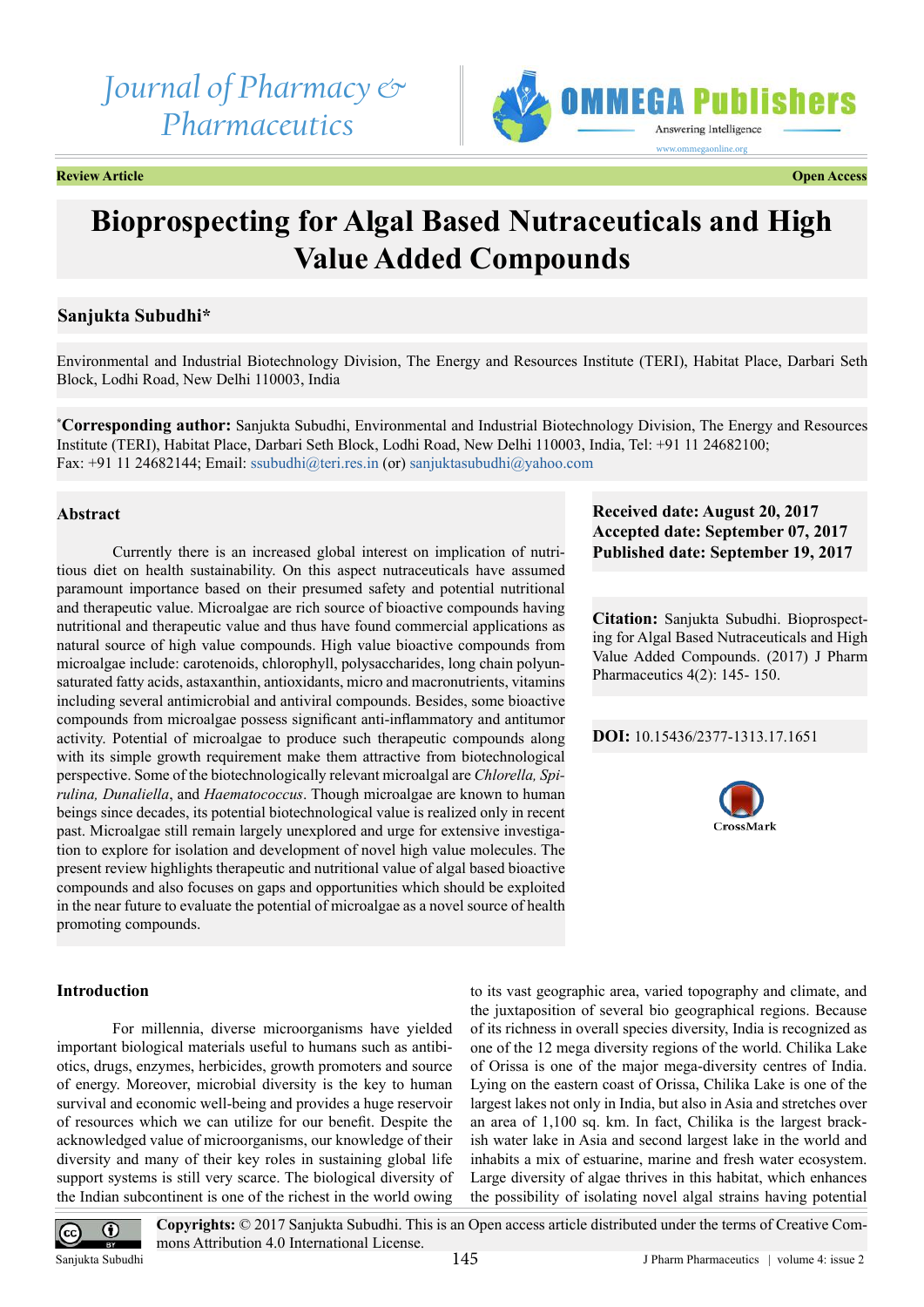for production of nutraceuticals including high value bioactive compounds.

Recent decades have witnessed an increasing interest in nutraceuticals due to their significant therapeutic value which aid in providing human health benefits.

#### **Nutraceuticals: Significance in human health benefit**

With the emergence of industrialization, lifestyles of human beings have dramatically changed. Food habit is the first victim of this life style. Increasing work pressure, longer work schedules and various psychological pressures including increased spending capacity with rise in economy, have imposed people to develop fast eating food habits. Moreover, consumption of junk food has increased several manifolds that have led to a number of diseases related to nutritional deficiencies. These diseases include; diabetes, obesity, various cancers, vascular diseases and physiological disorder including degenerative diseases. Increasing concern for health care have dramatically raised the cost of medical care. Over the time people have realized that for maintaining normal functioning of human health, it is important to consume various foods rich in adequate nutrients. With the rise in health care cost, aging population, increasing awareness about fitness and health prompted people globally to lead healthier life by consuming functional foods rich in health enhancing compounds or 'nutraceuticals'. This development, in turn, is propelling expansion in the nutraceutical markets glob-ally (Zhao, 2007, Pandey, 2010)<sup>[\[1,2\]](#page-4-0)</sup>. Apart from this, scientific studies have also extended to these areas and provided supports to nutraceuticals and therapeutic services.

The term nutraceutical was coined from 'nutrition' and 'pharmaceutical' by Dr. Stephen De Felice in 1989. 'Nutraceutical' refer to natural functional/medical foods or bioactive compounds that have health promoting, disease preventing or medicinal properties and thus provide an opportunity to improve the human health. Considering these facts, nutraceuticals have received considerable global interest. The potential of nutraceuticals to accomplish desirable therapeutic outcomes with comparatively (compared to other therapeutic agents) reduced side effects has met with great monetary success (Nelson, 1999, Whiteman,  $2001$ <sup>[\[3,4\]](#page-4-1)</sup>. Thus the preference for discovery and production of nutraceuticals is well appreciated by pharmaceutical and biotechnology industries.

Nutraceuticals help in providing protection against many diseases by acting as anti-obesity agents, cardiovascular agents, anticancer agents, anti-diabetic agent and immune boosters. Nutraceuticals include a variety of products like mineral and vitamin supplements, antioxidant supplements, probiotics, herbs, essential oils, fortified foods, health drinks and enzymes. Based on their functional properties, nutraceuticals are categorized into: functional foods, dietary supplements, medicinal food, botanicals and pharmaceuticals (Kokate, 2002, [www.nutriforce.](http://www.nutriforce.com) [com](http://www.nutriforce.com)) [\[5\]](#page-4-2). Recently, nutraceuticals are receiving global recognition as being beneficial in treating coronary heart disease, obesity, diabetes, cancer, osteoporosis and other chronic and degenerative diseases like Parkinson's and Alzheimer's diseases. Mechanistic actions of nutraceuticals involve an array of biological processes that include activation of antioxidant defences, signal transduction pathways, cell survival-associated gene expression, cell proliferation, differentiation and preservation of mitochondrial integrity. These properties impart a crucial role in the protection against pathologies of various age-related chronic diseases (Mandel *et al*., 2005[\)\[6\]](#page-4-3).

**OMMFCA Publici** 

#### **Nutraceuticals: Global market trend**

Rising global concern for health and nutrition including scientific evidence supporting health foods, are major factors that drive the worldwide nutraceuticals market. Main segments of nutraceutical market include: functional foods, dietary sup-plements, natural/herbal foods (Rishi, 2006)<sup>[\[7\]](#page-4-4)</sup>. Dietary supplements segment is fast approaching maturity levels, particularly in developed regions. As per the BCC Research the global nutraceuticals market grew to \$46.7 billion in 2002, at an AAGR (Annual Average Growth Rate) of nearly 7%. In 2007 nutraceuticals sale is projected to reach \$74.7 billion at an AAGR of 9.9% ([www.bccresearch.com](http://www.bccresearch.com)). The global nutraceuticals market is estimated at about \$151 billion in 2011. By 2016, it is estimated to reach nearly \$207 billion, a projected Compound Annual Growth Rate (CAGR) of 6.5% between 2011 and 2016 ([www.](http://www.campanies and markets.com) [campanies and markets.com](http://www.campanies and markets.com)).

The present global scenario concerning the demand for nutraceuticals definitely urges for the need to focus research on exploration of robust microbial resources having potential for production of nutraceuticals and high value for the future benefit of mankind.

#### **Microalgae: As source of 'nutraceuticals' and 'high-value compounds'**

Microalgae are one of the potential organisms and useful to mankind in various ways and represent most promising resource for new products and applications (Pulz and Gross,  $2004$ <sup>[\[8\]](#page-4-5)</sup>. Owing to their diverse chemical properties, microalgae can act as a nutritional supplement as well as a source of natural food colorants (Borowitzka, 1999, Soletto *et al*., 2005, Apt and Bahrens,  $1999$ <sup>[\[9-11\]](#page-4-6)</sup>. They are an enormous biological resource and are cultivated as a source of several bioactive high value compounds like, polyunsaturated fatty acids, carotenoids, phycobilliproteins, polyols, polysaccharides, antioxidants. These high value compounds possess antimicrobial, antiviral, antioxidant, anti-inflammatory, anti-cancer, anti-fungal activity and some act as immune modulator.

Though some microalgae like, Nostoc and Arthrospira, have been exploited for millennia, commercial potential of microalgae is recognized only in recent past. Among 30,000 species that are believed to exist (Chaumont, 1993, Radmer and Parker, 1994)<sup>[12,13]</sup> only a few hundred are investigated for chemical content out of which very few are cultivated in industrial grade (Olaizola, 2003). Recently, microalgae biomass has been exclusively used in health food market and its commercial potential is widely recognized. The growing use of algal biomass for nutraceutical purposes is expected to provide an attractive revenue stream for algal industries.

During last decade, micro algal biotechnology has gained considerable attention owing to their substantially higher productivity compared to traditional crops including their potential to grow in areas and climate that are not suitable for agricultural crops. Further, microalgae production serves as an important natural mechanism to reduce atmospheric carbon  $CO<sub>2</sub>$  by bio fixation and helps in lowering the greenhouse effect. In view of this, the application of micro algal biomass and/or metabolites offers a promising and innovative approach for the development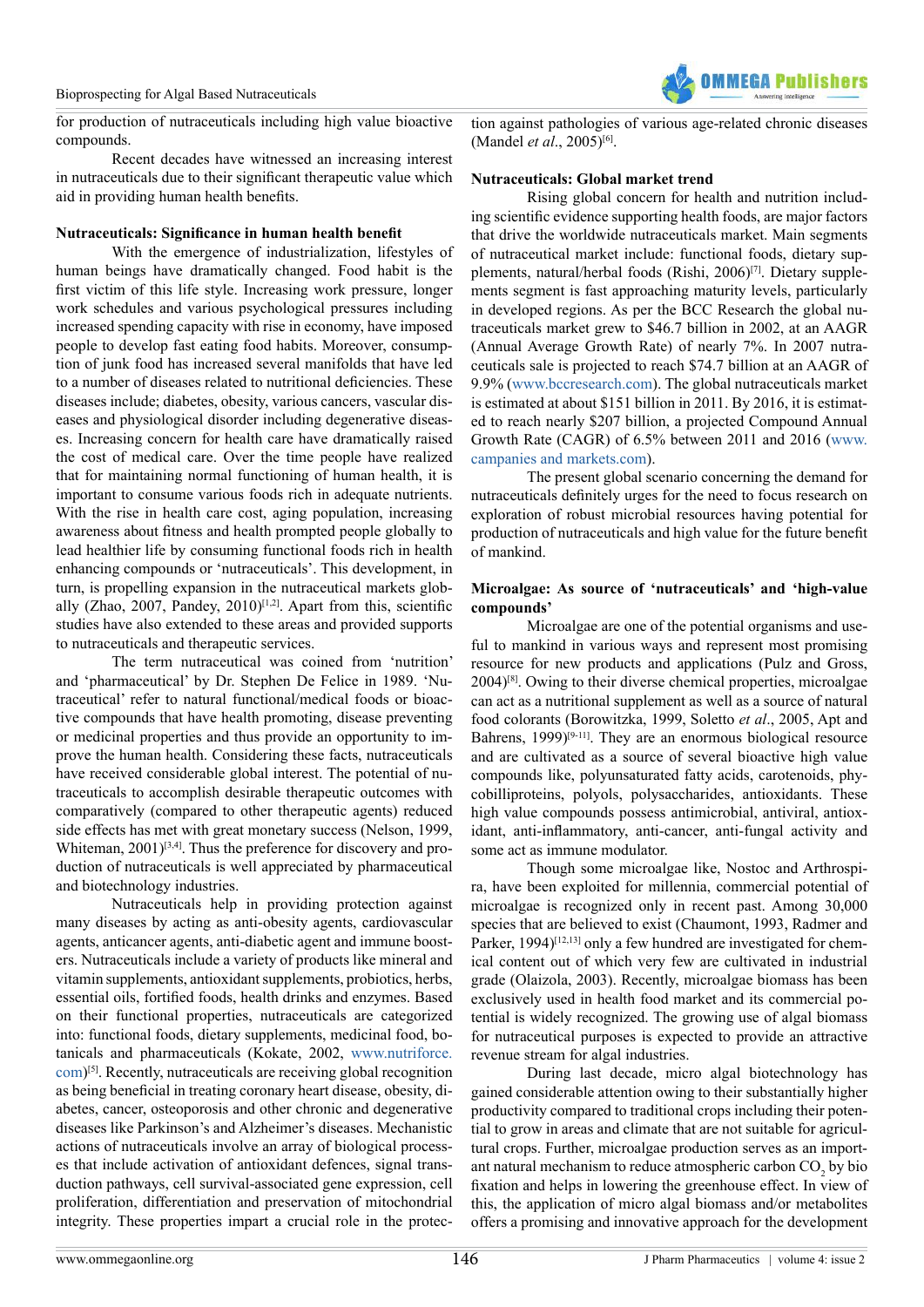

of healthier food products.

Most biotechnologically relevant microalgae include species of green algae (Chlorophyceae): *Chlorella vulgaris, Haematococcuspluvialis, Dunaliellasalina* and species of cyanobacteria (blue green algae): *Spirulina maxima* and *Spirulina platensis* (Gouveia *et al*., 2008, Guedes *et al*., 2011[\)\[14,15\]](#page-4-8).

However, microalgae especially of marine origin still remain to date largely unexplored and represent a unique opportunity to explore novel metabolites and production of cost effective known metabolites. Marine based compounds known to entail a wide diversity of molecular targets with a marked selectivity, which raises pharmaceutical interest (Guedes et al.,  $2011$ <sup>[\[15\]](#page-4-9)</sup>.

# **Algal based bioactive compounds: Potential nutritional and therapeutic value**

Primary and secondary metabolites that are synthesized by microalgae and are currently being commercialized or under consideration for commercial extraction include: chlorophylls, carotenoids, phycobilins, long chain polysaccharides, vitamins and minerals, tocopherols and sterols, proteins, β-carotene, astaxanthin, allophycocyanin. These bioactive compounds serve as antioxidants, anti-inflammatory agents, antimicrobial agent, antiviral agent and antitumoral agent, based on their specific ac-tivity (Borowitzka, 1999, Apt and Bahrens, 1999)<sup>[\[9,11\]](#page-4-6)</sup>.

#### **Chlorophylls**

Chlorophyll-a present is the primary photosynthetic pigment and present in all algae. Chlorophyll-b present in species belonging to Chlorophyta and Euglenophyta group. However, several marine algae possess chlorophyll-c, -d and -e. Chlorophylls have got significant application in food and pharmaceutical colorants and in traditional medicine owing to its healing and anti-inflammatory properties. It also helps in reducing the risk of colorectal cancer (Balder *et al.*, 2006)<sup>[16]</sup>. Oxidative stress and inflammation are implicated in several health conditions like atherosclerosis and cardiovascular diseases.

#### **Carotenoids**

Carotenoids are naturally occurring fat-soluble pigments found principally in algae and play critical role as photoprotective agent. Carotenoids are potential biological antioxidants which are able to absorb the excitation energy of Single Oxygen Radicals (SOR) into their complex ringed chain and helps in lowering tissue decay by reducing the DNA, protein and membrane lipid damage. In human beings, carotenoids can serve several important functions. Consumption of carotenoid rich diet helps in lowering the risk for several diseases including arteriosclerosis, cataracts, age-related macular degeneration, cancer, multiple sclerosis (Tapiero *et al.*, 2004)<sup>[\[17\]](#page-4-11)</sup>. About 50 carotenoids have provitamin–A activity which include; α-carotene, β-carotene and β-cryptoxanthin (Faure *et al*., 1999). Among all, β-carotene and astaxanthin are attractive algal products and have high market demand. Presently, β-carotene is mainly derived from *Dunaliellasalina* and is used extensively as a yellow-orange food colouring and as anticancer agent (Plaza et al., 2009) [\[18\]](#page-4-12).

Currently, astaxanthin is produced from *Haematochoccuspluvialis* (Plaza *et al*., 2009[\)\[18\]](#page-4-12). Consumption of astaxanthin helps in enhancing eye health, muscle strength, protecting skin from premature ageing, inflammation, protects from cancer by preventing certain tumor growth. Astaxanthin also provides protection against oxidation of essential polyunsaturated fatty acids. Free radical fighting capacity of astaxanthin known to be 500 times more efficient as compared that of vitamin E (Dufoss *et al*.,  $2005$ <sup>[19]</sup>. Dietary astaxanthin also helps in reducing low-density lipoprotein oxidation and is safe for human use (Iwamoto *et al*., 2000, Spiller and Dewell, 2003)[\[20,21\]](#page-4-14). Further, outstanding antitumoral activity of astaxanthin has attracted significant global interest in large scale production of this bioactive compound. Antitumoral effect of dietary astaxanthin is displayed in the post-initiation phase of carcinogen-induced colon and oral cancer models (Tanaka *et al*., 1995)[\[22\].](#page-4-15) In addition, acetylenic carotenoids like: diatoxanthin, heteroxanthin, diadinoxanthin, isolated from microalgae exhibit antitumoral properties (Dembitsky, 2006[\)\[23\].](#page-4-16) Significant source of acetylenic carotenoids include: *Euglenaviridis, Tribonemaaequala, Gonyostomium semen, Vacuolariavirescens, Pleurochlorismeiringensis* (Oono et al., 1995) [\[24\]](#page-4-17).

Lutein, another carotenoid pigment produced from *Chlorella pyrenoidosa* helps in preventing cancer and diseases related to retinal degeneration (Cha *et al*., 2008[\)\[25\]](#page-4-18).

#### **Phycobiliproteins (phycocyanin, phycoerythrin)**

Phycobiliproteins are deep coloured water soluble fluorescent pigments. Algal species belonging to Cyanobacteria, Rhodophyta and Cryptomonad group encompass these pigments. Phycobiliproteins have got significant applications and are mainly used as highly sensitive fluorescent markers in clinical diagnosis as well as in labelling antibodies. Phycocyanin and phycoerithrin are major pigments which belong to this group. Phycocyanin is blue, water soluble, light-harvesting pigment and found in cyanobacteria. Phycocyanin is strongly fluorescent and mainly used as natural colouring in chewing gums, ice creams, candies, jellies, dairy products including in cosmetics (Sekar and Chandramohan,  $2007$ <sup>[26]</sup>. Apart from these, phycocyanin also serves as excellent antioxidant, anti-inflammatory agent (Eriksen, 2008, Romay *et al*., 2003[\)\[27,28\]](#page-4-20).

#### **Omega-3 (n-3) and omega-6 (n-6) Poly Unsaturated Fatty acids (PUFA)**

Fatty acids from microalgae are generally rich in Poly Unsaturated Fatty Acids (PUFA) and have a higher degree of unsaturation. PUFA are Essential Fatty Acids (EFA) that is required for proper functioning of cells. Human body cannot synthesize PUFA and hence requires dietary supplementation of PUFA for maintaining good health. Dietary deficiency in long chain n-3 polyunsaturated fatty acids is firmly associated with increased morbidity and mortality from coronary heart disease  $(Simopoulos, 2002)^{[29]}$ .

Microalgae have potential to synthesize PUFAs of both omega-3 and omega-6 series. Long chain PUFAs contains straight chain carboxylic acids of 20 or more carbon atoms that contain 3 or more double bonds. Omega-3 PUFAs include: Eicopentaenoic acid (EPA) and Docosahexaenoic acid (DHA). Recently, algal based omega-3 (n-3) PUFAs got considerable attention due to their association with the prevention and treatment of several diseases like, atherosclerosis, thrombosis, arthritis and cancer, blood pressure, coronary heart disease, rheumatism. Potential sources of EPA (22:5ω3) and DHA (22:6ω3)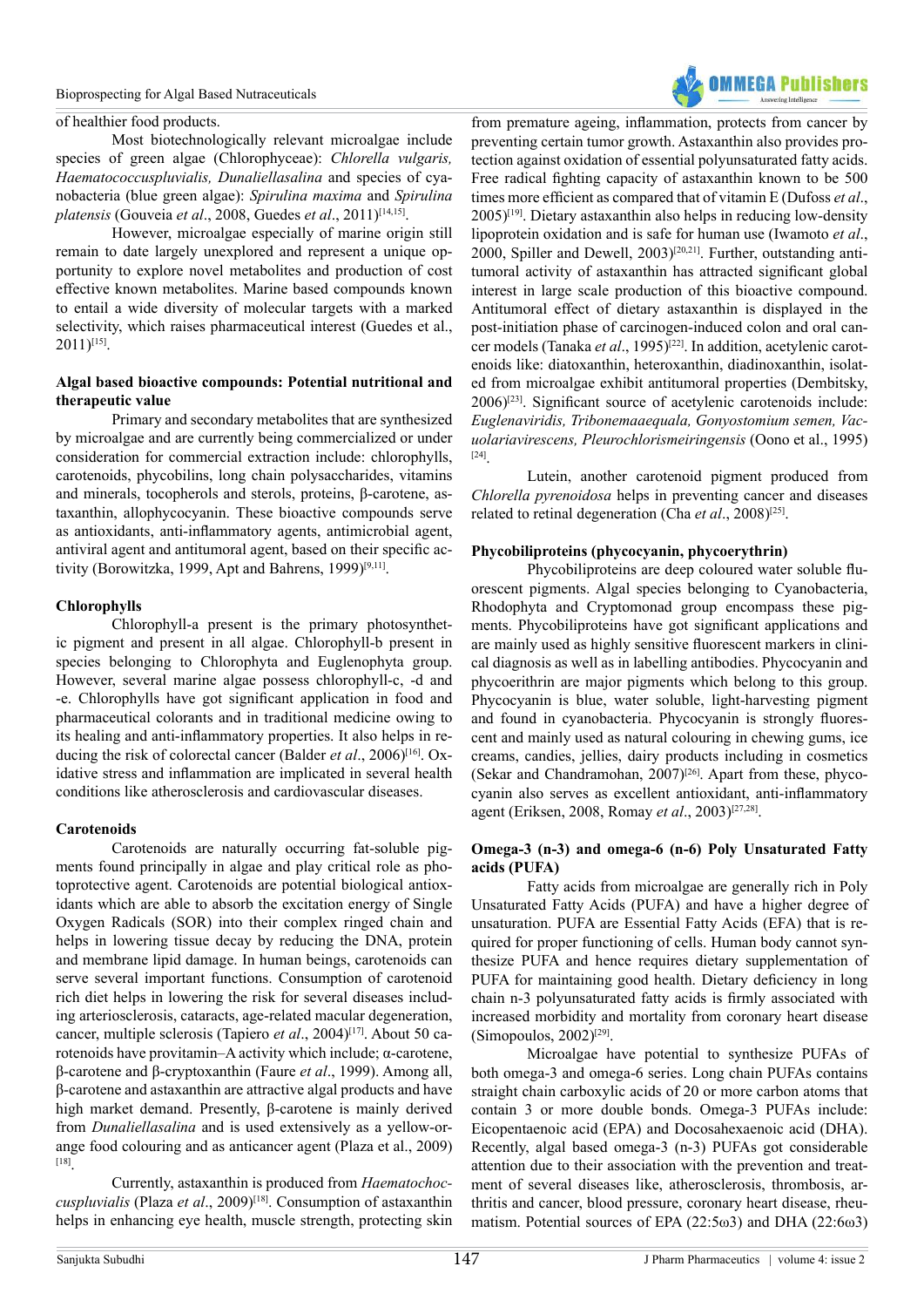

include: *Nannochloropsis, Phaedactylum, Nitzschia, Isochrysis, Diacronema* and *Crypthecodinium, Schizochytrim*, respectively (Simopoulos, 2002)<sup>[29]</sup>.

Omega-6 PUFAs include, gamma linolenic acid (GLA, 18:3w6). GLA is an 18-carbon polyunsaturated fatty acid that contains three double bonds. Sources of GLA are limited and include only few species of plant like, borage, hemp, evening primrose, black current, Echium including fungal oil (Subudhi *et al*., 2008). However, demand of GLA is increasing as human body cannot synthesize this PUFA and needs dietary supplement. Microalgae especially the cyanobacterium '*Spirulina*' is rich in GLA and thus serves as an attractive source of 'GLA'. Dietary GLA plays key role in prevention and treatment of several diseases like, blood pressure, atherosclerosis, cardiac arrhythmia, prostate cancer, glioma, and liver cancer, auto immune diseases like acute respiratory distress syndrome, rheumatoid arthritis, skin diseases, and diabetes including premenstrual syndrome. GLA also helps in boosting immunity and helps in proper brain functioning (Rakesh and Harikumar, 2005).

#### **Vitamins and Minerals**

Microalgae represent a significant source of essential vitamins A,  $B_1$ ,  $B_2$ ,  $B_6$ ,  $B_{12}$ , C, E, nicotinate, biotin, folic acid and pantothenic acid and minerals, Na, K, Ca, Mg, Fe, Zn including trace minerals (Borowitzka, 1988)<sup>[\[31\]](#page-4-22)</sup>.

#### **Polysaccharides**

Polysaccharides have got significant implications in food industry as thickening agents. Commercial polysaccharides include, agar, alginates, carrageenans from *Laminaria, Gracilaria, Macrocystis*. Sulphated polysaccharides from *Porphyridium* species contain 10 sugars in addition to glycoproteins and inorganic sulphate, which aids in inhibiting the spreading of immune cell recruitment toward inflammatory stimuli *in vivo* (Matsui *et al.*,  $2003$ <sup>[32]</sup>. In addition, this polysaccharide also inhibits auto-oxidation of linoleic acid and other forms of oxidative damage in a dose dependent manner and helps in stimulating human immune system (Pulz and Gross, 2004)<sup>[33]</sup>. Extracellular polysaccharide extracts from Chlamydomonas mexicana have found application as a soil conditioner (Borowitzka, 1988)<sup>[\[31\]](#page-4-22)</sup>.

# **Antiviral compounds**

In recent years, many infectious diseases have emerged that urge for exploration of novel antiviral compounds. In view of this, several antiviral drugs have been specifically developed. However, drug-resistance mutations take place constantly, which raises serious concern for development of novel antiviral compounds with desired properties. Microalgae represent a large reservoir for novel compounds and thus have received global attention as potential source of antiviral agents (Borowitzka, 1995)[\[34\]](#page-5-0). Bioactive compound, pheophorbide-a,-b like compound extracted from *Dunaliellaprimolecta* exhibit antiviral activity and helps in acting against HSV1 virus by inhibiting cytopathic effect (Ohta et al., 1998)<sup>[35]</sup>. Allophycocyanin extracts from Cryptomonad algal group have profound antiviral activity against Enterovirus 71. Allophycocyanin acts by inhibiting cytopathic effect and delays viral RNA synthesis (Shih *et al*., 2000[\)\[36\]](#page-5-2). A homopolysaccharide of galactose with uronic acid and sulphate groups from *Gyrodiniumimpudicum* strain exhibit an impressive activity *in vitro* against swine *Encephalomycardi-*

*tis* virus, widely found at clinical level (Yim *et al*., 2004[\)\[37\]](#page-5-3).

### **Antimicrobial compounds**

Global concern for development of novel antibiotic compounds increased consequently with the emergence of multidrug resistant bacterial strains like *Staphylococcus aureus*. It is imperative to explore novel antibacterial compounds in order to overcome the multidrug resistance problem. Marine microalgae serve as unexplored reservoir for novel antimicrobial compounds.

Short chain fatty acids from *Haematococcuspluvialis* and organic extracts from *Euglena viridis*, possess significant antibacterial activity and act against *Vibrio* species and *Pseudomonas* species, respectively. Methanolic acid extracts of *Chlamydomonasreinhardtii* exhibit antifungal activity and act against *Staphylococcus aureus*.

# **Future Prospects**

Nutraceuticals are currently receiving global recognition due to their significant nutritional and therapeutic value. Microalgae have exceptional nutraceutical and therapeutic value and thus offer as a promising biological resource to explore in future for utilization in food, feed, cosmetic and pharmaceutical industries. Considering these facts, during last decade microalgae have gained importance in industrial scale for production of nutraceuticals. In addition, other advantage of microalgae is their fast growth rate and potential to attend high cell density at optimum condition.

The acceptance of use of microalgae biomass and their bio molecules has resulted in development of many innovative food products in recent past. However, from biotechnology perspective, microalgae are far behind and needs extensive investigation for the benefit of mankind. Several secondary metabolites from microalgae have shown to possess potential therapeutic value. These results point to promising future development of microalgal biotechnology. Among 10,000 species that are identified only few are investigated to date for their potential chemical content and very few are cultivated in industrial scale. Other species need comprehensive screening for human health benefit. In the recent past, microalgae-derived product market is steadily expanding. But its substantial growth is hampered by the manufacture technology used. Major challenge is cost effective production and optimized recover operation.

The overall competitiveness of microalgae based bioprocesses entails improved performance of microalgae via genetic engineering, metabolic engineering, process engineering, strain improvement for faster growth and higher yield including comprehensive screening of existing micro algal species for novel bioactive compounds as well as isolation of novel robust micro algal species having potential for production of novel bioactive compounds. Especially marine microalgae remain largely explored and needs extensive investigation to explore for isolation of novel bioactive compounds.

#### **Acknowledgement**

The authors sincerely thank Director, Environmental and Industrial Biotechnology Division and Director General, The Energy & Resources Institute (TERI), New Delhi, India for the kind support and for providing infrastructure facilities to carry out this work. Authors are grateful to the, Department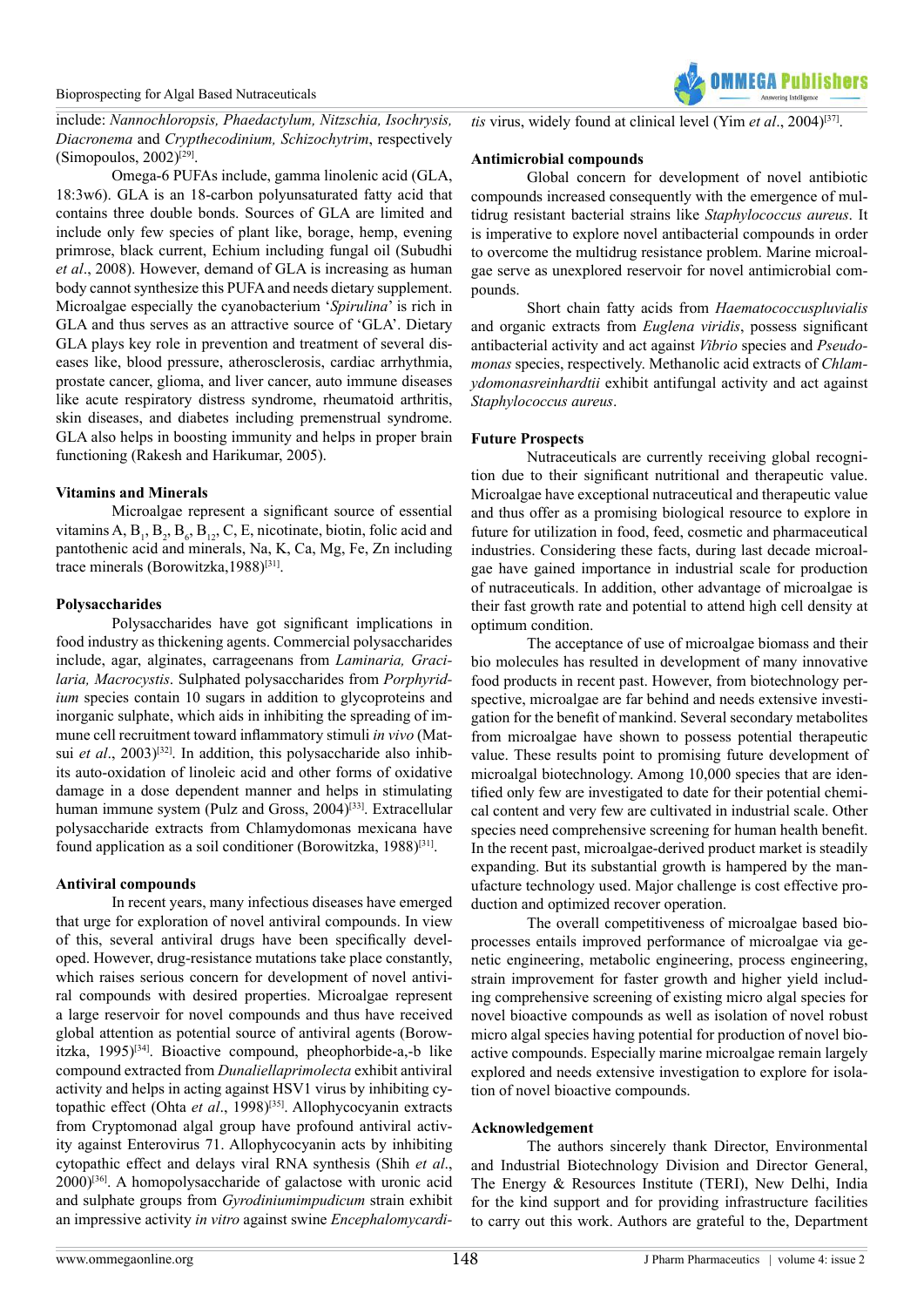

of Science and Technology, Government of India for financial assistance for the work.

# **References**

<span id="page-4-0"></span>1) Zhao, J. Nutraceuticals, nutritional therapy, phytonutrients, and phytotherapy for improvement of human health: A perspective on plant biotechnology application. (2007) Recent Pat Biotechnol 1(1): 75-97. [Pubmed](https://www.ncbi.nlm.nih.gov/pubmed/19075834)│[Crossref](https://doi.org/10.2174/187220807779813893)│[Others](https://pdfs.semanticscholar.org/6366/daa844340d1a09eeed8a285370af88efc8d3.pdf)

2) Pandey, M., Verma, R.K., Saraf, S.A. Nutraceuticals: new era of medicine and health. (2002) Asian J Pharmaceutical and Clinical Res 3(1): 11-15.

#### Pubmed│Crossref│[Others](http://www.ajpcr.com/Vol3Issue1/265.pdf)

<span id="page-4-1"></span>3) Nelson, N.J. Purple carrots, margarine laced with wood pulp? Nutraceuticals move into the supermarket. (1999) J Natl Cancer Inst 91(9): 755-757.

#### [Pubmed](https://www.ncbi.nlm.nih.gov/pubmed/10328102)│[Crossref](https://doi.org/10.1093/jnci/91.9.755)│[Others](https://academic.oup.com/jnci/article/91/9/755/2543968)

4) Whitman, M. Understanding the perceived need for complementary and alternative nutraceuticals: lifestyle issues. (2001) Clin J Oncol Nurs 5(5): 190-194.

#### [Pubmed](https://www.ncbi.nlm.nih.gov/pubmed/11899764)│Crossref│[Others](https://www.researchgate.net/publication/11463647_Understanding_the_perceived_need_for_complementary_and_alternative_nutraceuticals_lifestyle_issues)

<span id="page-4-2"></span>5) Kokate, C.K., Purohit, A.P., Gokhale, S.B. Nutraceutical and Cosmaceutical. (2002) Pharmacognosy, 21st edition, Pune, India 542-549. Pubmed│Crossref│Others

<span id="page-4-3"></span>6) Mandel, S., Packer, L., Youdim, M.B., et al. Proceedings from the Third International Conference on Mechanism of Action of Nutraceuticals. (2005) J Nutritional Biochem 16(9): 513-520.

# [Pubmed](https://www.ncbi.nlm.nih.gov/pubmed/?term=16115539)│[Crossref](https://doi.org/10.1016/j.jnutbio.2005.03.001)│[Others](http://www.sciencedirect.com/science/article/pii/S0955286305000598)

<span id="page-4-4"></span>7) Rishi, R.K. Nutraceuticals: Borderline between food and drugs. (2006) Pharma Review 2006.

Pubmed│Crossref│[Others](http://www.kppub.com/articles/herbal-safety-pharma-review-004/nutraceuticals-borderline-between-food-and-drugs.html)

<span id="page-4-5"></span>8) Pulz, O., Gross, W. Valuable products from biotechnology of microalgae. (2004) Appl Microbiol Biotechnol 65(6): 635-648.

[Pubmed](https://www.ncbi.nlm.nih.gov/pubmed/?term=15300417)│[Crossref](https://doi.org/10.1007/s00253-004-1647-x)│[Others](https://link.springer.com/article/10.1007/s00253-004-1647-x)

<span id="page-4-6"></span>9) Borowitzka, M.A. Commercial production of microalgae: ponds, tanks, tubes and fermenters. (1999) J Biotechnol 70(1-3): 313-321. Pubmed│[Crossref](https://doi.org/10.1016/S0168-1656(99)00083-8)│[Others](http://www.sciencedirect.com/science/article/pii/S0168165699000838)

10) Soletto, D., Binaghi, L., Lodi, A., et al. Batch and fedbatch cultivations of Spirulina platensis using ammonium sulphate and urea as nitrogen sources. (2005) Aquaculture 243(1-4): 217-224.

Pubmed│[Crossref](https://doi.org/10.1016/j.aquaculture.2004.10.005)│[Others](https://www.researchgate.net/publication/223249165_Batch_and_fed-batch_cultivations_of_Spirulina_platensis_using_ammonium_sulphate_and_urea_as_nitrogen_sources)

11) Apt, K.E., Behrens, P.W. Commercial developments in microalgal biotechnology. (1999) J Phycol 35(2): 215-226.

Pubmed│[Crossref](https://doi.org/10.1046/j.1529-8817.1999.3520215.x)│[Others](http://onlinelibrary.wiley.com/doi/10.1046/j.1529-8817.1999.3520215.x/abstract)

<span id="page-4-7"></span>12) Chaumont, D. Biotechnology of algal biomass production: a review of systems for outdoor mass culture. (1993) J Appl Phycol 5(6): 593- 604.

#### Pubmed│[Crossref](https://doi.org/10.1007/BF02184638)│[Others](https://link.springer.com/article/10.1007/BF02184638)

13) Radmer, R.J., Parker, B.C. Commercial applications of algae: opportunities and constraints. (1994) J Appl Phycol 6(2): 93-98. Pubmed│[Crossref](https://doi.org/10.1007/BF02186062)│[Others](https://link.springer.com/article/10.1007/BF02186062)

<span id="page-4-8"></span>14) Gouvia L, Batista A.P., Sousa I, et al. Microalgae in novel food products. (2008) In: food Chemistry Research Developments, Nova Science Publishers, 75-112.

Pubmed│Crossref│[Others](http://www.repository.utl.pt/handle/10400.5/2434)

<span id="page-4-9"></span>15) Guedes, A.C., Amaro, H.M., Malcata, F.X. Microalgae as source of high added value compounds- a brief review of recent work. (2011) Biotechnol Prog 27(3): 597-613.

#### [Pubmed](https://www.ncbi.nlm.nih.gov/pubmed/21452192)│[Crossref](https://doi.org/10.1002/btpr.575)│[Others](http://onlinelibrary.wiley.com/doi/10.1002/btpr.575/abstract)

<span id="page-4-10"></span>16) Balder, H.F., Vogel, J., Jansen, M.C., et al. Heme and chlorophyll intake and risk of colorectal cancer in the Netherlands cohort study. (2006) Cancer Epidemiol Biomarkers Prev 15(4): 717-725. [Pubmed](https://www.ncbi.nlm.nih.gov/pubmed/16614114)│[Crossref](https://doi.org/10.1158/1055-9965.EPI-05-0772)│[Others](https://cris.maastrichtuniversity.nl/portal/en/publications/heme-and-chlorophyll-intake-and-risk-of-colorectal-cancer-in-the-netherlands-cohort-study(8d6de999-ebd7-4cb2-a343-38c0d3549a12).html)

<span id="page-4-11"></span>17) Tapiero, H., Townsend, D.M., Tew, K.D. The role of carotenoids in the prevention of human pathologies. (2004) Biomed Pharmacother 58(2): 100-110.

#### [Pubmed](https://www.ncbi.nlm.nih.gov/pubmed/14992791)│[Crossref](https://doi.org/10.1016/j.biopha.2003.12.006)│[Others](http://www.sciencedirect.com/science/article/pii/S0753332203002130)

<span id="page-4-12"></span>18) Plaza, M., Herrero, M., Cifuentes, A., et al. Innovative natural functional ingredients from microalgae. (2009) J Agric Food Chem 57(16): 7159–7170.

### [Pubmed](https://www.ncbi.nlm.nih.gov/pubmed/19650628)│[Crossref](https://doi.org/10.1021/jf901070g)│[Others](http://pubs.acs.org/doi/abs/10.1021/jf901070g)

<span id="page-4-13"></span>19) Dufossé, L., Galaup, P., Yaron, A., et al. Microorganisms and microalgae as sources of pigments for food use: a scientific oddity or an industrial reality?. (2005) Trends in Food Science and Technology 16(9): 389-406.

#### Pubmed│[Crossref](https://doi.org/10.1016/j.tifs.2005.02.006)│[Others](http://www.sciencedirect.com/science/article/pii/S0924224405001494)

<span id="page-4-14"></span>20) Iwamoto, T., Hosoda, K., Hirano, R., et al. Inhibition of low density lipoprotein oxidation by astaxanthin. (2000) J Atheroscler Thromb 7(4): 216–222.

#### [Pubmed](https://www.ncbi.nlm.nih.gov/pubmed/11521685)│[Crossref](https://doi.org/10.5551/jat1994.7.216)│[Others](https://www.researchgate.net/publication/11823507_Inhibition_of_Low-Density_Lipoprotein_Oxidation_by_Astaxanthin)

21) Spiller, G.A., Dewell, A. Safety of an astaxanthin-rich Haematococcus pluvialis algal extract: a randomized clinical trial. (2003) J Med Food 6(1): 51–56.

#### [Pubmed](https://www.ncbi.nlm.nih.gov/pubmed/12804020)│[Crossref](https://doi.org/10.1089/109662003765184741)│[Others](http://online.liebertpub.com/doi/abs/10.1089/109662003765184741)

<span id="page-4-15"></span>22) Tanaka, T., Kawamori, T., Ohnishi, M., et al. Suppression of azoxymethane-induced rat colon carcinogenesis by dietary administration of naturally occurring xanthophylls, astaxanthin and canthaxanthin, during the postinitiation phase. (1995) Carcinogenesis 16(12): 2957–2963. [Pubmed](https://www.ncbi.nlm.nih.gov/pubmed/8603470)│[Crossref](https://doi.org/10.1093/carcin/16.12.2957)│[Others](http://agris.fao.org/agris-search/search.do?recordID=GB1999001992)

<span id="page-4-16"></span>23) Dembitsky, V.M. Anticancer activity of natural and synthetic acetylenic lipids. (2006) Lipids 41(10): 883–924.

# [Pubmed](https://www.ncbi.nlm.nih.gov/pubmed/17180879)│[Crossref](https://doi.org/10.1007/s11745-006-5044-3)│[Others](https://link.springer.com/article/10.1007/s11745-006-5044-3)

<span id="page-4-17"></span>24) Oono, M., Kikuchi, K., Oonishi, S., et al. Anticancer Agents Containing Carotenoids. (1995) Japan Kokai, TokkyoKoho. 5.

Pubmed│Crossref│Others

<span id="page-4-18"></span>25) Cha, K.H., Koo, S.Y., Lee, D.U. Antiproliferative effects of carotenoids extracts from Chlorella ellipsoidea and Chlorella vulgaris on human colon cancer cells. (2008) J Agric Food Chem 56(22): 10521– 10526.

#### [Pubmed](https://www.ncbi.nlm.nih.gov/pubmed/18942838)│[Crossref](https://doi.org/10.1021/jf802111x)│[Others](http://pubs.acs.org/doi/abs/10.1021/jf802111x)

<span id="page-4-19"></span>26) Sekar, S., Chandramohan, M. Phycobiliproteins as a commodity: trends in applied research, patents and commercialization. (2008) J Appl Phycol 20(2): 113-136.

Pubmed│[Crossref](https://doi.org/10.1007/s10811-007-9188-1)│[Others](https://link.springer.com/article/10.1007/s10811-007-9188-1)

<span id="page-4-20"></span>27) Eriksen, N.T. Production of Phycocyanin – a pigment with applications in biology, biotechnology, foods and medicine. (2008) Appl Microbiol Biotechnol 80(1): 1-14.

# [Pubmed](https://www.ncbi.nlm.nih.gov/pubmed/18563408)│[Crossref](https://doi.org/10.1007/s00253-008-1542-y)│[Others](https://www.researchgate.net/publication/5292074_Production_of_phycocyanin_-_A_pigment_with_applications_in_biology_biotechnology_foods_and_medicine)

28) Romay, C.H., Gonzalez, R., Ledon, N., et al. Phycocyanin: a biliprotein with antioxidant, anti-inflammatory and neuroprotective effects. (2003) Curr Protein and Pept Sci 4(3): 207-216.

#### [Pubmed](https://www.ncbi.nlm.nih.gov/pubmed/12769719)│[Crossref](https://doi.org/10.2174/1389203033487216)│[Others](http://desertlake.com/uploads/studies/22-Article-C-PhycocyaninBiliprotein-Romay.pdf)

<span id="page-4-21"></span>29) Simopoulos, A.P. The importance of the ratio of omega-6/omega-3 essential fatty acids. (2002) Biomed Pharmacother 56(8): 365-379. [Pubmed](https://www.ncbi.nlm.nih.gov/pubmed/12442909)│[Crossref](https://doi.org/10.1016/S0753-3322(02)00253-6)│[Others](http://www.sciencedirect.com/science/article/pii/S0753332202002536)

30) Kapoor, R., Nair, H. Gamma linolenic acid rich oils. (2005) Sixth Edition. Bailey's Industrial Oil and Fat Products. Pubmed│[Crossref](https://doi.org/10.1002/047167849X.bio026)│[Others](http://onlinelibrary.wiley.com/doi/10.1002/047167849X.bio026/abstract)

<span id="page-4-22"></span>31) Borowitzka, M.A., Borowitzka, M., Borowitzka, L., et al. Vitamins and fine chemicals from micro-algae. (1988) In M.A 153-196. Pubmed│Crossref│[Others](https://www.scienceopen.com/document?vid=2cc75cdf-ce5a-4dba-93ac-3a457dcade3e)

<span id="page-4-23"></span>32) Matsui, M.S., Muizziddin, N., Arad, S., et al. Sulfated polysaccharides from red microalgae have antiinflammatory properties in vitro and in vivo. (2003) Appl Biochem Biotechnol 104(1): 13–22.

[Pubmed](https://www.ncbi.nlm.nih.gov/pubmed/12495202)│[Crossref](https://doi.org/10.1385/ABAB:104:1:13)│[Others](https://www.researchgate.net/publication/10979856_Sulfated_Polysaccharides_from_Red_Microalgae_Have_Antiinflammatory_Properties_In_Vitro_and_In_Vivo)

<span id="page-4-24"></span>33) Pulz, O., Gross, W. Valuable products from biotechnology of microalgae. (2004) Appl Microbiol Biotechnol 65(6): 635-648. [Pubmed](https://www.ncbi.nlm.nih.gov/pubmed/15300417)│[Crossref](https://doi.org/10.1007/s00253-004-1647-x)│[Others](https://link.springer.com/article/10.1007/s00253-004-1647-x)